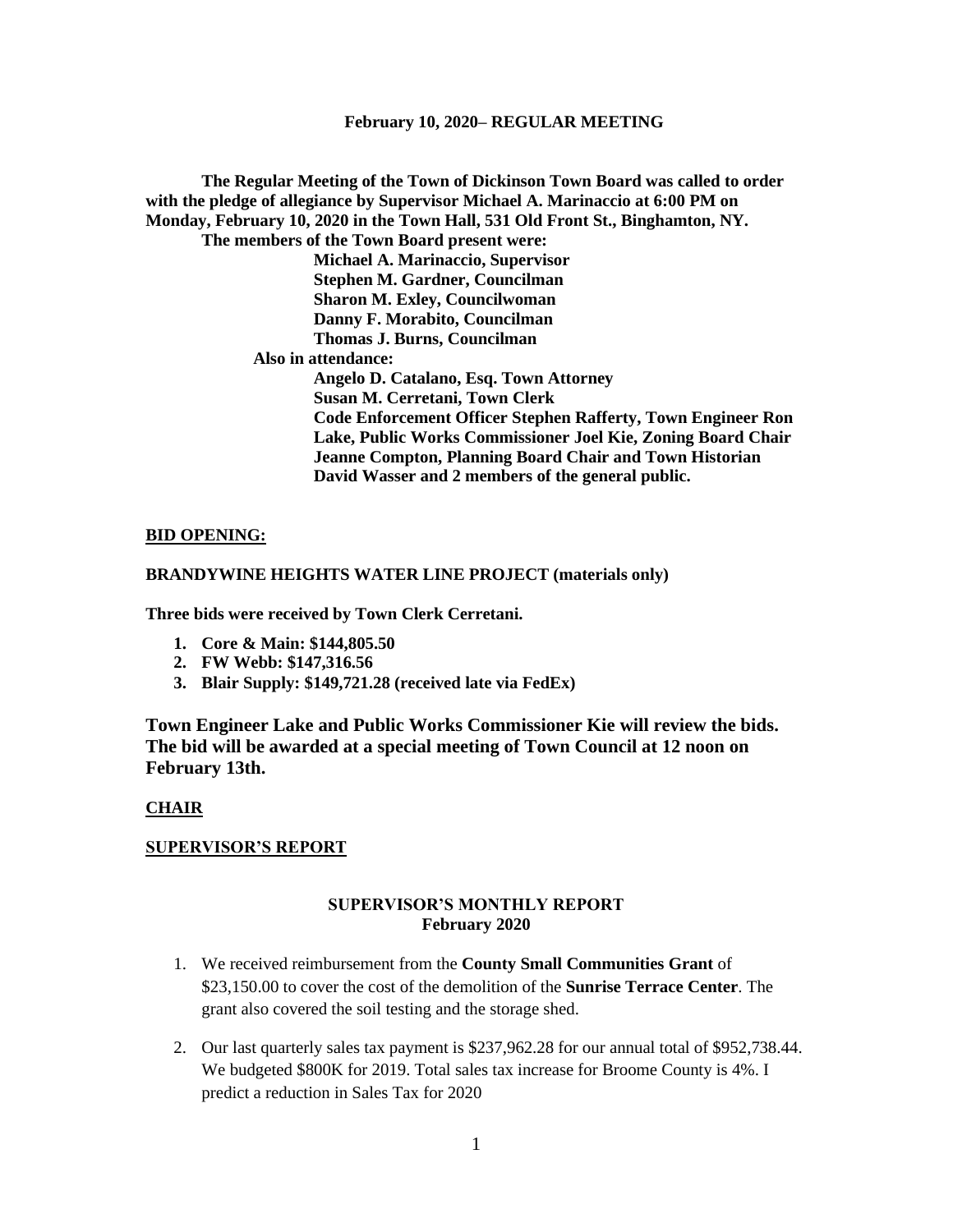### **SUPERVISOR'S REPORT CONTINUED:**

- 3. According to the County Executive, we are seeing a decline in jail population due to the Bail Reform Act. Not sure how this will affect the out of county prisoners' payments that we receive.
- 4. We had the honor to have **Nobel Prize** winner **Professor Stanley Whittingham** join us on Wednesday, Feb. 5 here at the town hall to discuss the proposed battery storage project that may come to our town.
- 5. I plan on attending the **County Executive's State of the County Address** scheduled for February 11 at 6 pm at the Sears Building at the Johnson City Mall. I also sent some dates to county administration to schedule a short State of the County Address here at one of our board meetings.
- 6. As a reminder, I will be attending the **NY Associations of Towns Training Session** in New York. As always, I will be available if anyone needs to contact me. Joel Kie is also attending.
- 7. The next **Broome County Association of Towns & Villages** meeting is scheduled for Thursday February 27, 6:00 PM, at the **Atrio** in Endwell. Guest speakers are Mike Ponticello, **Broome County Emergency Services Director** and Ray Serowik, **Broome County Emergency Medical Services Coordinator** who will speak about the shortages of ambulance volunteers.

#### **Code Violations Report**:

- 31 Hickory Rd., hot water heater stored next to garage
- 20 N. Broad, various construction debris all over yard
- 3 N. Louisa, Appearance Ticket issued, various debris in yard, roof needs replacement, currently has a tarp on it.
- 48 Sowden, building permit issued on condition of inspection, no inspection has been scheduled to date
- Appearance Ticket issued to 226 L. Stella Ireland Rd., failure to comply to the property Maintenance Code on a number of violations
- Appearance Ticket issued to 156 Bigelow St., failure to comply to violation notice regarding rubbish, garbage around the structure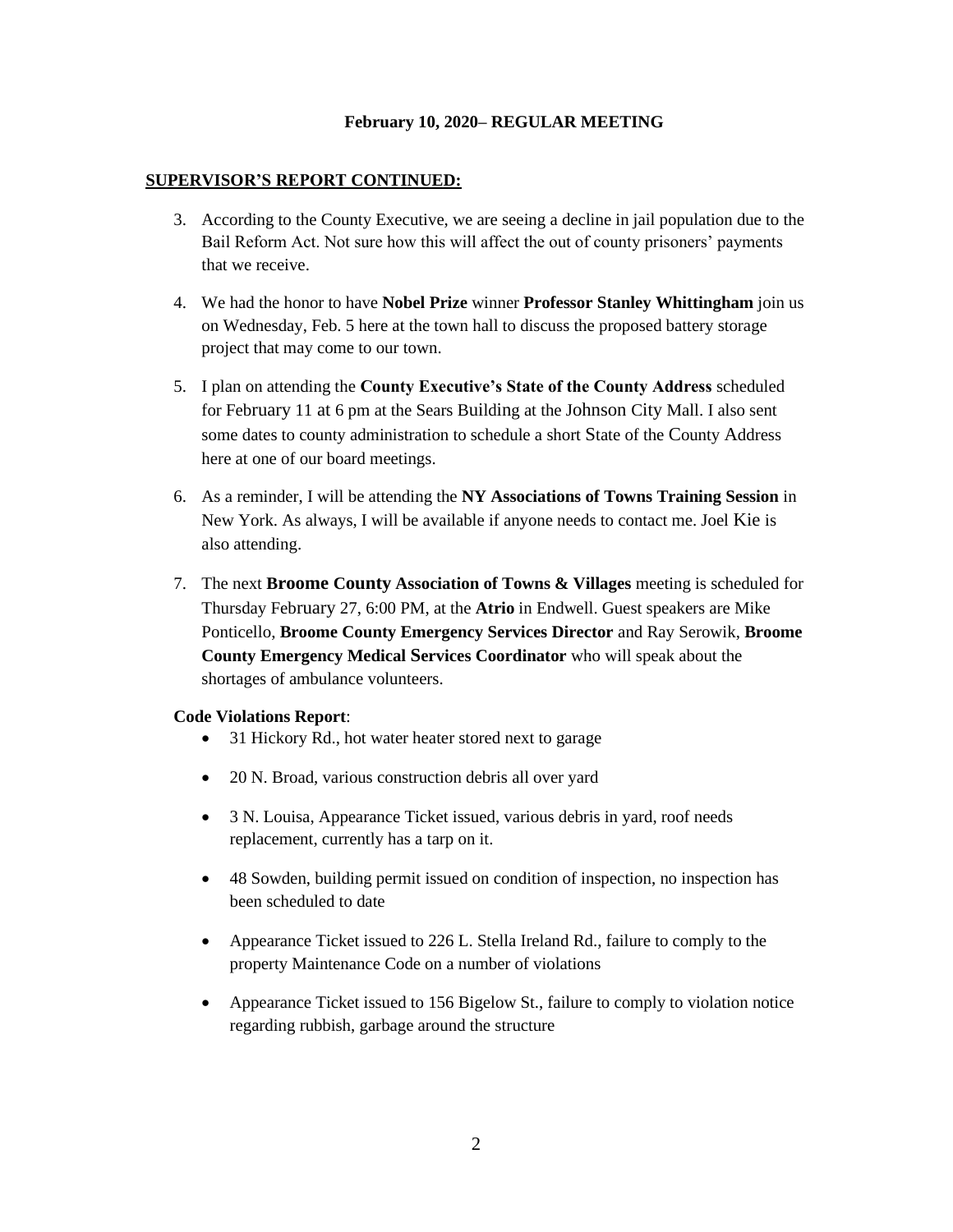### **SUPERVISOR'S REPORT CONTINUED:**

#### **Dog Control Reports**

Two calls were made to the Dog Control Officer for the month of January for both the town and the village. Dog found in a cage at the side of the road and in poor condition. Dog was transported to the Humane Society. DCO Starley also investigated dog licensing issues.

#### **NYSEG Warning Letter:** No **NYSEG** warnings issued

**Next Meeting:** Our next Board meeting will be on Monday, March 2, 5:30 Work Session.

#### **PUBLIC COMMENTS:**

Resident Jim Love thanked the board members for pushing forward to have the LED streetlights installed in the Town. They are a great improvement.

#### **NEWSLETTER**

Supervisor Marinaccio asked that articles for the newsletter be submitted ASAP.

### **PROSPECT TERRACE OATH OF OFFICE**

The **Prospect Terrace Fire Company Oath of Office** will take place on February 29<sup>th</sup>.

### **BATTERY ENERGY STORAGE**

There was a discussion regarding **Battery Energy Storage**. Supervisor Marinaccio stated that for the last year and a half, the **BESS Committee** has invested a lot of time, hard work and effort into their study.

Code Officer Rafferty explained that based on the model law **NYSERD**A provided, the recommendation is that Type 1 systems be allowed in all zoning districts with the issuance of a building permit and electrical inspection. Type 1 systems are for individual systems and consist of one battery unit.

Type 2 systems are defined as more than one battery unit and store more energy than Type 1 systems. It was recommended by Code staff that Type 2 installations require site plan approval in all zoning districts within the Town of Dickinson. In addition, Type 2 systems in the R-1 and R-2 districts would require the issuance of a Special Permit from the Town Zoning Board of Appeals. After receiving site plan and/or a Special Permit, a building permit and electrical inspection would be required.

Mr. Rafferty pointed out that this will be a limited use local law and based on the lack of electrical substations in the Town, there is probably only one substation that is suitable for a large-scale **BESS** in the Town of Dickinson. The other suggested change to the model law was to not allow these systems in the front yards of properties.

The **BESS Committee** decided to allow both single unit and type 2 units in all districts. A single unit would require a building permit, whereas the committee decided that a site plan review and special permit if built in a R1- R2 district would be required for approval. Councilwoman Exley is opposed to the bigger units in a residential area. Ms. Exley asked if the recommendation can be for just single unit attached to a home. Councilwoman Exley stated that she is environmentally conscious and is opposed to the bigger units within the town.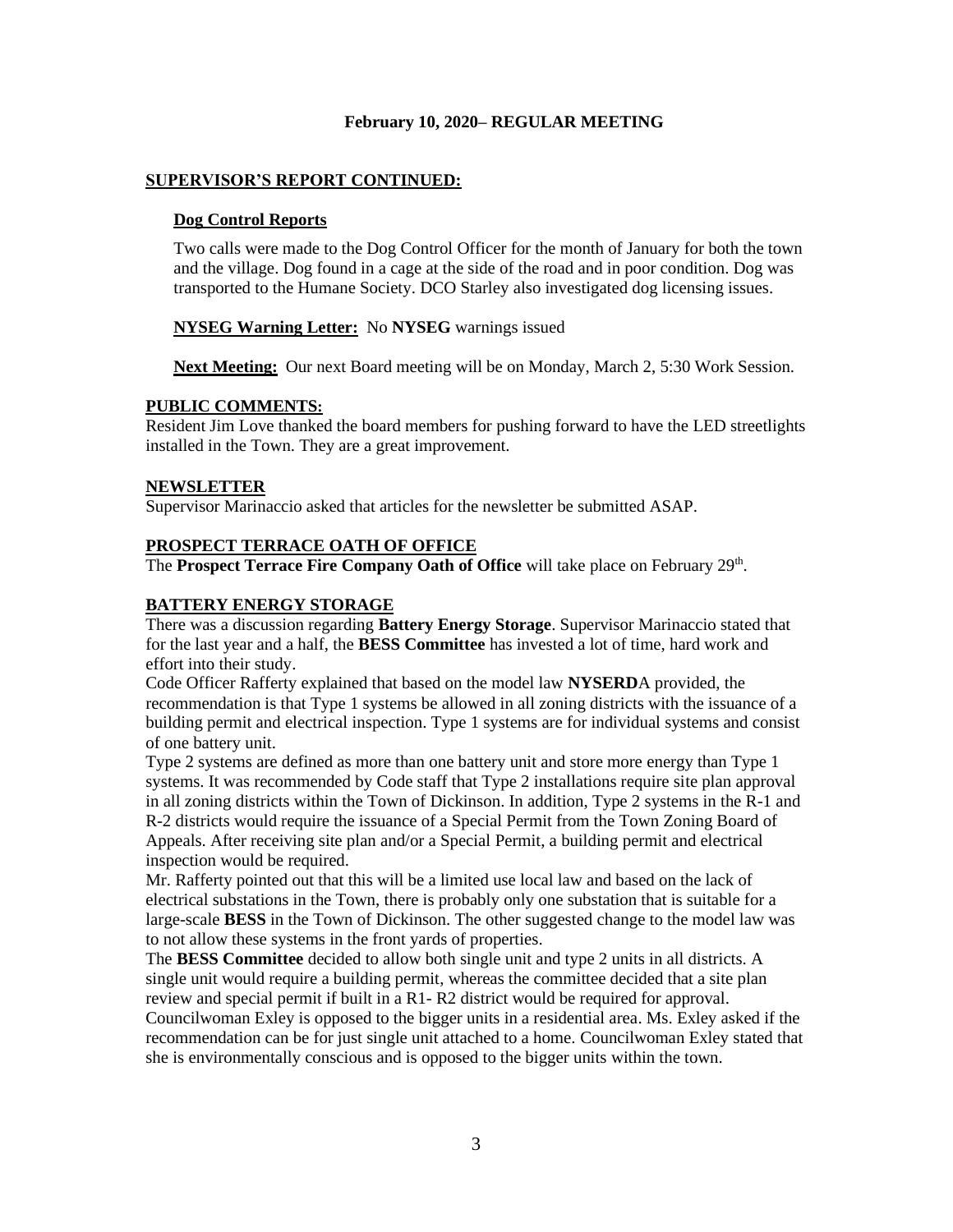Before any proposals can be considered a Local Law must be in place. If we do not have a Local Law, **BESS** will not be permitted. Attorney Catalano stated that the **BESS Committee** has met to decide whether they want to move forward, then the committee would review the Local Law (new version is in draft). The Town Board would then review the Local Law, open it up to a Public Hearing, then vote to adopt the Local Law. The applications would then go through the normal process of planning and permitting.

Councilman Morabito stated that we need to investigate the pros and cons of having **BESS** in the Town of Dickinson in order to make intelligent decisions.

## **UNPAID WATER BILLS**

Supervisor Marinaccio addressed the issue of unpaid water bills going to taxes. There is a resident who lives in the Town of Chenango but is billed for water and sewer thru the Town of Dickinson (use of our lines) who refuses to pay his water bills and wants to let his bill go to taxes. The Town of Dickinson has no right to levy his bill to taxes because he is not our resident and the Town of Chenango will not levy to taxes. Mr. Marinaccio stated that he would like to have a letter drafted with fair warning that the individual's water will be turned off if the bill is not paid. The Supervisor stated that we have the authority to turn the water off - it's in the Town's code book.

Supervisor Marinaccio stated that typically, if a Town of Dickinson resident lets their water bill go to taxes, Broome County will eventually pay us back. If a resident goes into default after having their taxes levied, we do not get the money back. Approximately \$100,000.00 goes to taxes every year and we must wait for the money.

Councilman Morabito stated that the residents aren't doing anything wrong and that we allow the water bills to go to taxes and have for years. Attorney Catalano stated that it is not necessarily that they allowed to do it that way, it's just that if they don't pay it will go to their taxes. We charge late fees and our backdoor is to levy to taxes. We do not have a mechanism in place to stop the behavior and force the residents to pay their bills on time. Supervisor Marinaccio stated that he would like to send a warning letter after 2 quarters of not paying. Councilman Morabito wants to make sure that we are consistent in our approach and stated we need to have a mechanism in place to track it through software in the water/sewer billing department.

# **ATTORNEY**

### **TOWN OF CHENANGO WATER SUPPLY RENEWAL CONTRACT**

On a motion by Councilman Morabito, seconded by Councilman Burns to authorize he Supervisor to sign a one-year water renewal contract with the Town of Chenango effective January 1, 2020.

All in Favor.

Copy to Town of Chenango. Copy on file.

# **TIMBER PERMITS**

Attorney Catalano stated that Highway Superintendent Kie asked him to investigate timber permits. Attorney Catalano looked at the Town of Chenango's timber permit and learned that the main purpose for their permit is to provide for protection of roads. Attorney Catalano stated that the Town of Dickinson already has a road use protection Local Law in place. Mr. Catalano will compare our law to the Town of Chenango's to see if there is room for improvement.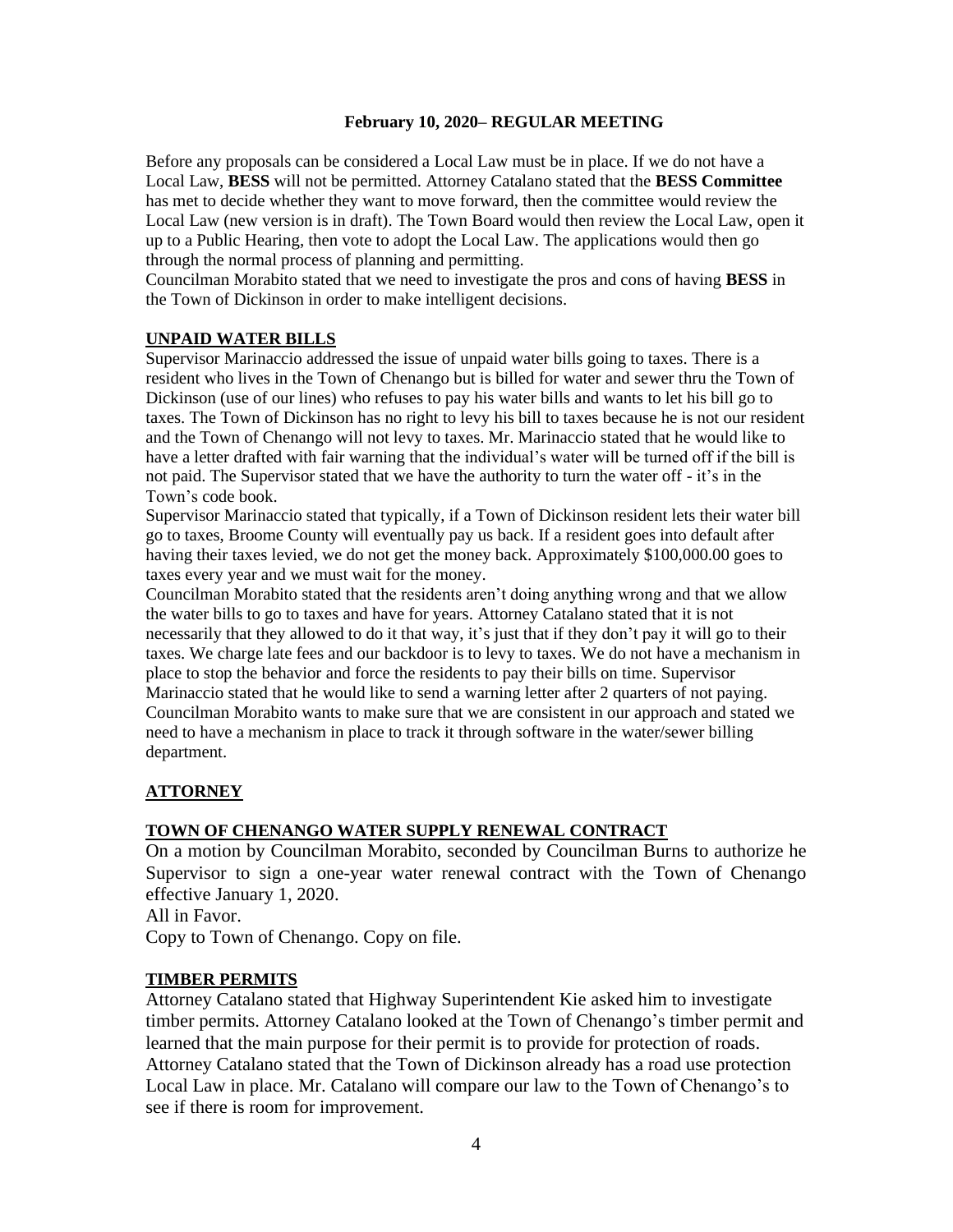### **COMMITTEE REPORTS**

# • **PUBLIC WORKS**

o Public Works Commissioner Kie stated that with the need for electricity increasing, we need to explore options that lessen the impact on the environment.

Councilwoman Exley stated that she is as environmentally conscious as anyone in the room and requested that the **Battery Energy Storage Committee** add someone from Prospect Terrace to the committee. Attorney Catalano and Supervisor Marinaccio stated that the committee's work is basically done.

Councilman Morabito remarked that we must evaluate the pros and cons of **BESS**.

- o Mr. Kie reported that we have received a couple of reimbursement checks from **NYSERDA**.
- o Mr. Kie asked that we check to see if the **BCC** water main ownership contract between the Town, County and **BCC** was ever formalized.

## • **FINANCE**

### o **TOWN CLERK MONTHLY FINANCIAL REPORT**

Councilman Morabito made a motion to accept the **January 2020 Monthly Financial Report** for the **Town Clerk** in the amount of **\$2,440.10** seconded by Councilman Gardner. All in favor.

# o **ABSTRACTS FOR APPROVAL**

On Motion from Councilman Morabito, seconded by Councilman Gardner to approve **abstract #02** dated **February 10, 2020** in the amount of **\$279,829.08** Vote Ayes- 5, Nays-0, Absent-0.

Supervisor Marinaccio voting Aye Councilman Gardner voting Aye Councilwoman Exley voting Aye Councilman Morabito voting Aye Councilman Burns Aye

Unanimously passed and noted as duly adopted.

**Abstract Summary of Audited Vouchers for Funds respectively in the amount(s) of \$279,829.08.** 

| $1.9992$ and $0.199$ we have the second state $0.199$ and $0.199$ |
|-------------------------------------------------------------------|
| \$62,992.74                                                       |
| \$66.00                                                           |
| \$19,955.01                                                       |
| \$97,970.00                                                       |
| \$3,814.58                                                        |
| \$4,612.42                                                        |
| \$90,418.33                                                       |
|                                                                   |

**Voucher #02 for February 10, 2020 year in the amount of \$279,829.08:**